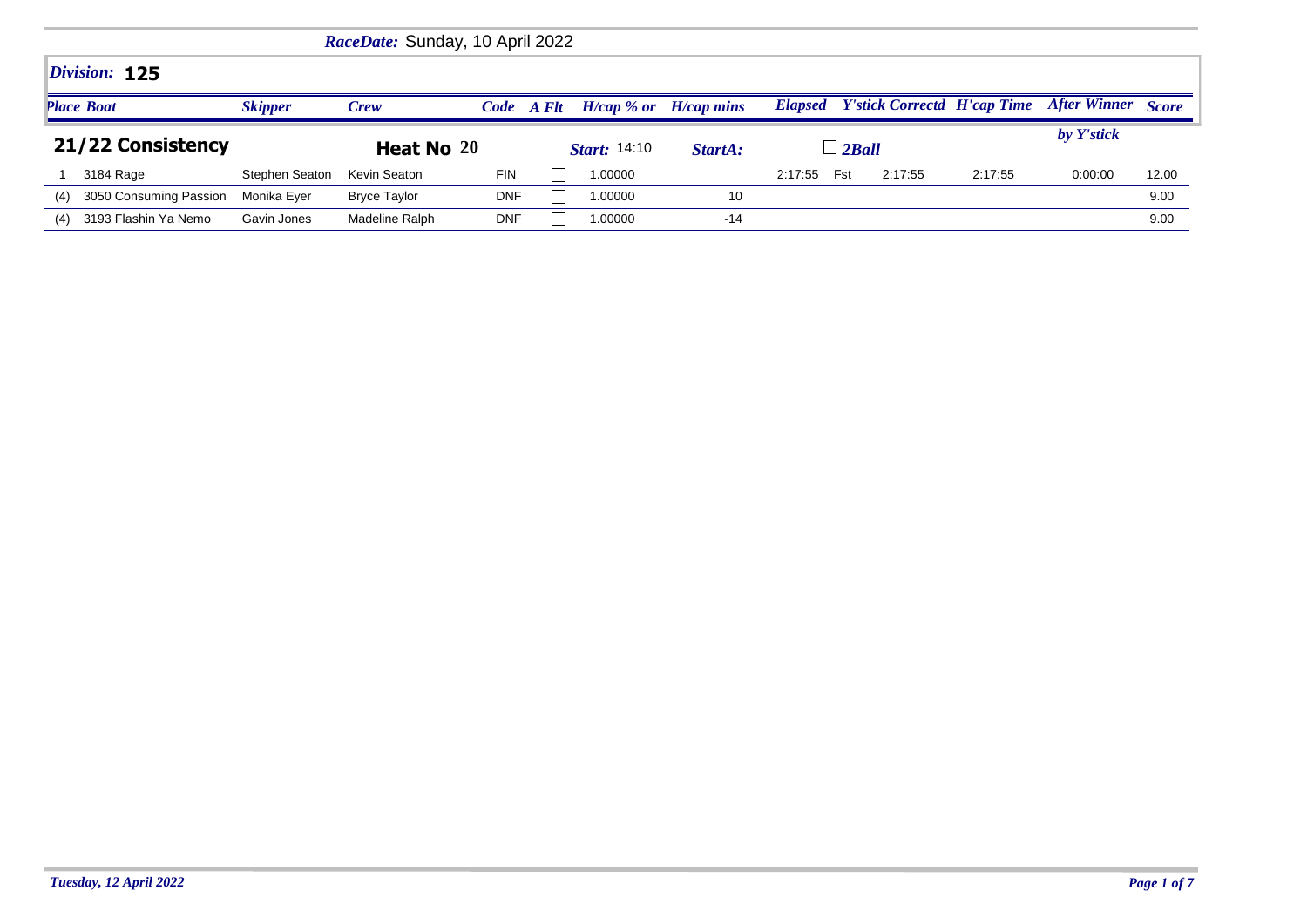|                   |                           |                   | RaceDate: Sunday, 10 April 2022   |            |            |                     |              |                |                                            |         |                           |       |  |  |  |
|-------------------|---------------------------|-------------------|-----------------------------------|------------|------------|---------------------|--------------|----------------|--------------------------------------------|---------|---------------------------|-------|--|--|--|
|                   | Division: Cruiser 1       |                   |                                   |            |            |                     |              |                |                                            |         |                           |       |  |  |  |
|                   | <b>Place Boat</b>         | <b>Skipper</b>    | Crew                              |            | Code A Flt | $H/cap \, %$ or     | $H/cap$ mins |                | <b>Elapsed</b> Y'stick Correctd H'cap Time |         | <b>After Winner Score</b> |       |  |  |  |
| 21/22 Consistency |                           |                   |                                   | Heat No 20 |            | <b>Start:</b> 13:50 | StartA:      | $\perp$ 2 Ball |                                            |         | by Y'stick                |       |  |  |  |
|                   | N <sub>117</sub> Renegade | <b>Ron Stokes</b> | Barry Newell, Lee<br>Rudram       | <b>FIN</b> |            | 1.00000             | $-17$        | 2:16:40        | Fst<br>2:16:40                             | 2:33:40 | 0:00:00                   | 15.00 |  |  |  |
| $\mathbf{2}$      | N85 Whip It               | Greg Hill         | Bruce&Olivia, Charles<br>Casson   | <b>FIN</b> |            | 1.00000             | $-17$        | 2:16:04        | 2:23:38                                    | 2:41:34 | 0:06:58                   | 14.00 |  |  |  |
| (5)               | N210 Impulsive            | Mike Ipkendanz    | Mary Ipkendanz                    | <b>DNF</b> |            | 1.00000             | 3            |                |                                            |         |                           | 11.00 |  |  |  |
| (5)               | N7 Beatrix                | Ray Martin        | Rosemary Hogan, Glenn DNF<br>Joss |            |            | 1.00000             | $-14$        |                |                                            |         |                           | 11.00 |  |  |  |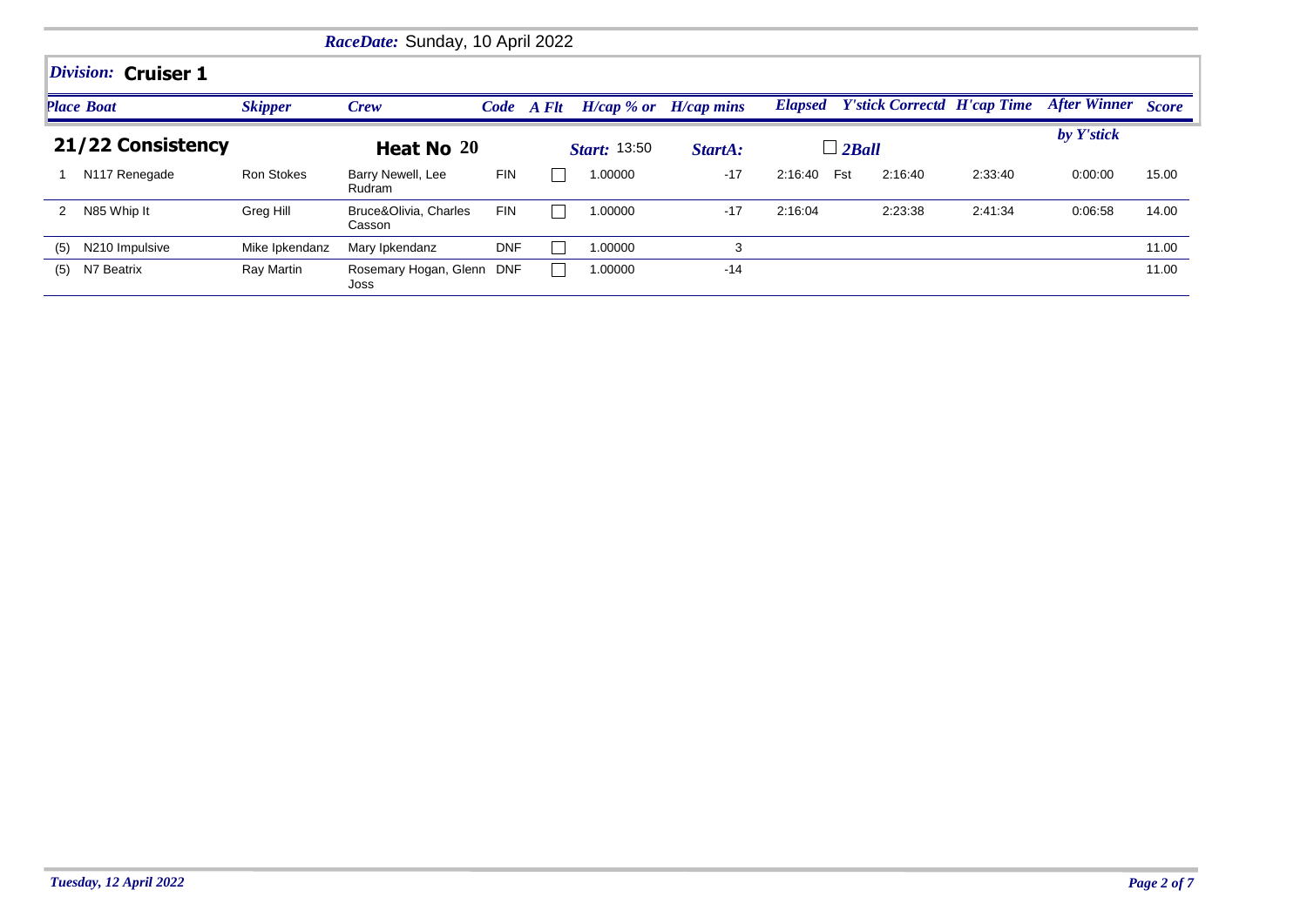|     | RaceDate: Sunday, 10 April 2022 |                   |                                          |            |  |                           |         |         |                                            |         |                           |       |  |  |  |
|-----|---------------------------------|-------------------|------------------------------------------|------------|--|---------------------------|---------|---------|--------------------------------------------|---------|---------------------------|-------|--|--|--|
|     | Division: Cruiser 2             |                   |                                          |            |  |                           |         |         |                                            |         |                           |       |  |  |  |
|     | <b>Place Boat</b>               | <b>Skipper</b>    | Crew                                     | Code A Flt |  | $H/cap$ % or $H/cap$ mins |         |         | <b>Elapsed</b> Y'stick Correctd H'cap Time |         | <b>After Winner Score</b> |       |  |  |  |
|     | 21/22 Consistency               |                   | Heat No 20                               |            |  | <b>Start: 13:55</b>       | StartA: |         | $\perp$ 2 Ball                             |         | by Y'stick                |       |  |  |  |
|     | N955 Beyond Belief              | Colin Scott       | Gonz Mata, Matt Wilmot                   | <b>FIN</b> |  | 1.00000                   | $-5$    | 2:32:10 | Fst<br>2:32:10                             | 2:37:10 | 0:00:00                   | 15.00 |  |  |  |
| 2   | N39 Up Tempo                    | Don Mullaley      | Jonathan, Andrew Simon                   | FIN        |  | 1.00000                   | -6      | 2:27:31 | 2:37:33                                    | 2:43:57 | 0:05:23                   | 14.00 |  |  |  |
| 3   | N151 Childs Play                | <b>Ric Fairey</b> | Greg<br>Morgan, Nathan, Paul, Tea<br>gan | <b>FIN</b> |  | 1.00000                   | -5      | 2:24:56 | 2:46:04                                    | 2:51:48 | 0:13:54                   | 13.00 |  |  |  |
| 4   | N561 Going Home                 | David Feldman     | Mike, Chris, Rick, Jo                    | <b>FIN</b> |  | 1.00000                   | $-1$    | 2:29:07 | 2:50:52                                    | 2:52:01 | 0:18:42                   | 12.00 |  |  |  |
| (5) | N37 Tiger                       | Gavin Taylor      | Paul, Adam, Paul Sutton OD               |            |  | 1.00000                   | -9      |         |                                            |         |                           | 11.57 |  |  |  |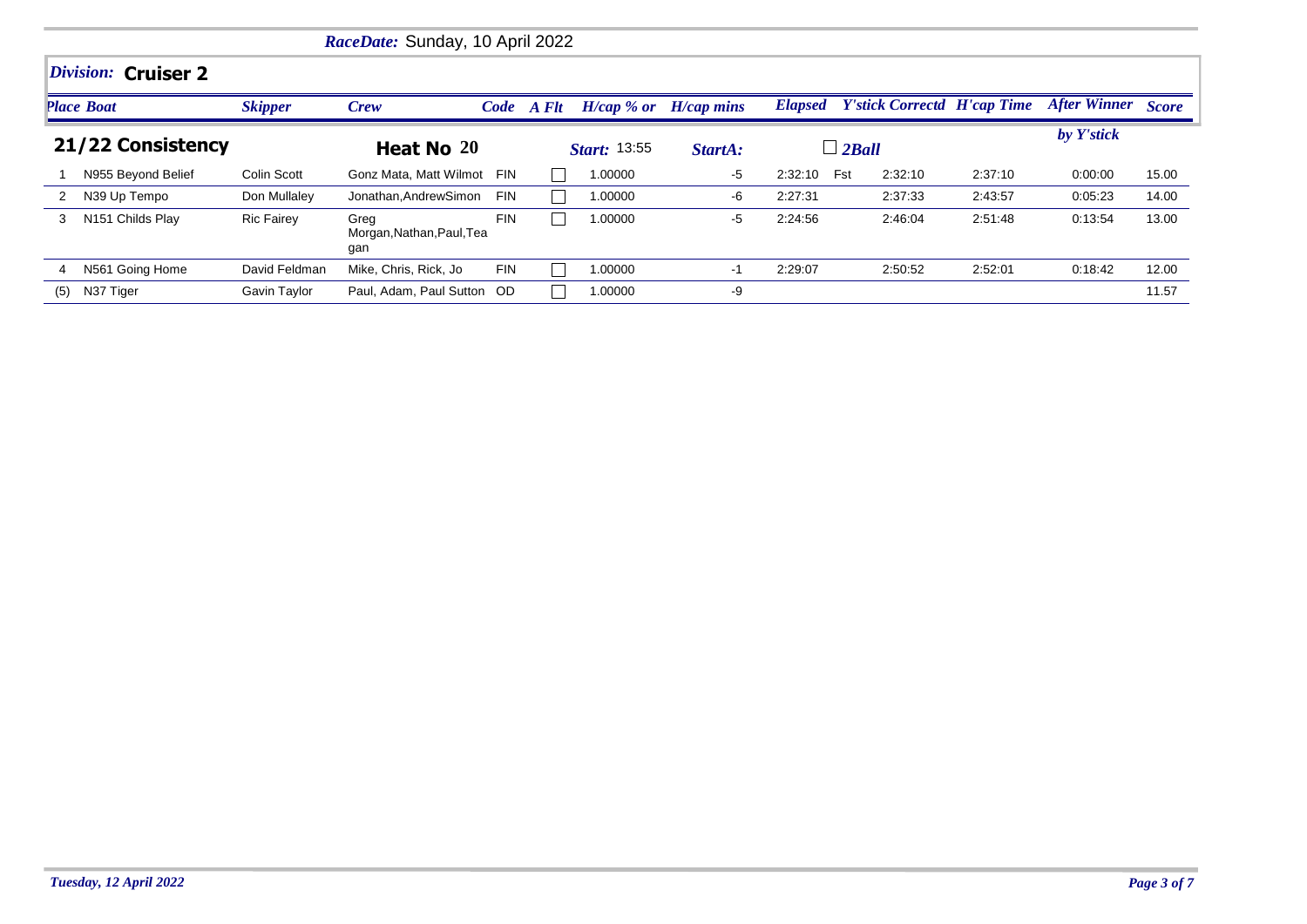|     |                       |                                   | RaceDate: Sunday, 10 April 2022        |            |  |                     |              |         |                                            |         |                           |       |  |  |  |
|-----|-----------------------|-----------------------------------|----------------------------------------|------------|--|---------------------|--------------|---------|--------------------------------------------|---------|---------------------------|-------|--|--|--|
|     | Division: Cruiser 3 4 |                                   |                                        |            |  |                     |              |         |                                            |         |                           |       |  |  |  |
|     | <b>Place Boat</b>     | <b>Skipper</b>                    | Crew                                   | Code A Flt |  | $H/cap \, %$ or     | $H/cap$ mins |         | <b>Elapsed</b> Y'stick Correctd H'cap Time |         | <b>After Winner Score</b> |       |  |  |  |
|     | 21/22 Consistency     |                                   | Heat No 20                             |            |  | <b>Start:</b> 14:00 | StartA:      |         | $\Box$ 2Ball                               |         | by Y'stick                |       |  |  |  |
|     | M7264 Reddy or Knot   | Graeme Pennifold Melita Pennifold |                                        | <b>FIN</b> |  | 1.00000             |              | 2:15:17 | Fst<br>2:15:17                             | 2:14:17 | 0:00:00                   | 15.00 |  |  |  |
| 2   | N28 Windmill          | Ben Ralph                         | Gray Ralph, Miller                     | <b>FIN</b> |  | 1.00000             | 10           | 2:19:05 | 2:33:00                                    | 2:22:00 | 0:17:43                   | 14.00 |  |  |  |
| (7) | N257 Summer Soul      | David Thewlis                     | Jen, Max, Zoe                          | <b>DNF</b> |  | 1.00000             | -1           |         |                                            |         |                           | 9.00  |  |  |  |
| (7) | N64 Porridge          | Susie Hood                        | Andy Hood                              | <b>DNF</b> |  | 1.00000             | 3            |         |                                            |         |                           | 9.00  |  |  |  |
| (7) | N65 Osprey            | Rob Loughman                      | Juliann Lloyd-Smith, Tony DNF<br>Regan |            |  | 1.00000             | 12           |         |                                            |         |                           | 9.00  |  |  |  |
| (7) | N111 Stella           | Peter Snow                        | Marilyn Snow, Ruth<br>Wilson           | <b>DNF</b> |  | 1.00000             | 30           |         |                                            |         |                           | 9.00  |  |  |  |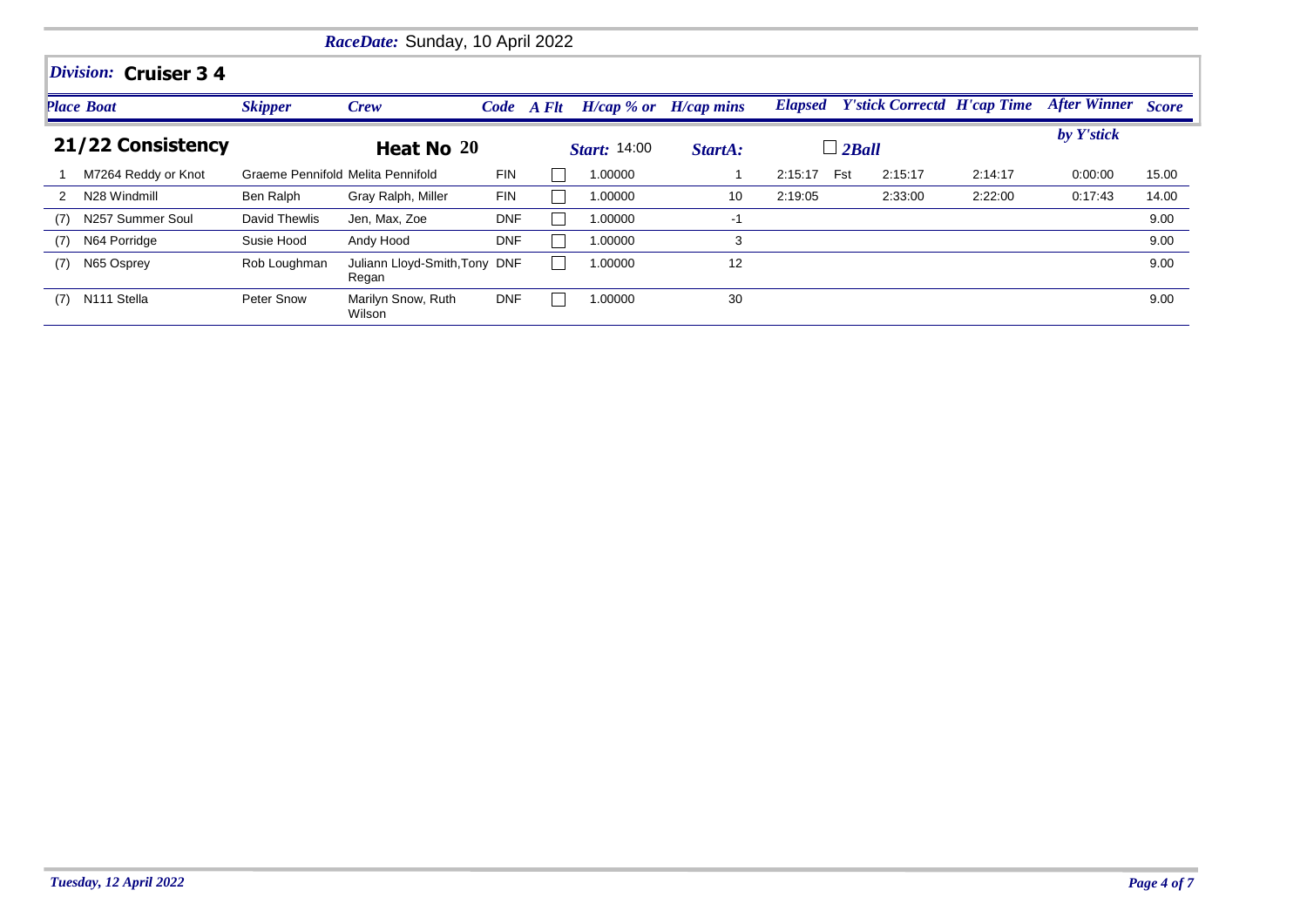|                   |                                     |                             | RaceDate: Sunday, 10 April 2022       |            |                         |         |                           |                                      |                                    |         |                           |       |
|-------------------|-------------------------------------|-----------------------------|---------------------------------------|------------|-------------------------|---------|---------------------------|--------------------------------------|------------------------------------|---------|---------------------------|-------|
|                   | Division: H16                       |                             |                                       |            |                         |         |                           |                                      |                                    |         |                           |       |
|                   | <b>Place Boat</b>                   | <b>Skipper</b>              | Crew                                  | Code A Flt |                         |         | $H/cap$ % or $H/cap$ mins | <b>Elapsed</b>                       | <b>Y'stick Correctd H'cap Time</b> |         | <b>After Winner Score</b> |       |
| 21/22 Consistency |                                     |                             | Heat No 20                            |            | Start: 14:15            |         |                           | $\Box$ 2Ball<br><b>StartA: 14:20</b> |                                    |         | by Y'stick                |       |
|                   | 115666 Budgie Smuggler              | <b>Trevor Hughes</b>        | Elizabeth Smith                       | <b>FIN</b> | $\overline{\mathbf{v}}$ | 1.00000 | 15                        | 1:50:24                              | 1:50:24                            | 1:35:24 | 0:08:34                   | 45.00 |
| 2                 | 115092 One More                     | Jess Symonds                | <b>Finley Symonds</b>                 | <b>FIN</b> | $\blacktriangledown$    | 1.00000 | 10                        | 1:46:50                              | 1:46:50                            | 1:36:50 | 0:05:00                   | 44.00 |
| 3                 | 114872 Blew By You                  | Darren Smith                | Clare Bisgood                         | <b>FIN</b> | $\overline{\mathbf{v}}$ | 1.00000 | 5                         | 1:41:50                              | 1:41:50<br>Fst                     | 1:36:50 | 0:00:00                   | 43.00 |
|                   | 115082 Fat Chance                   | Rod Hodgkin                 | Lucy Bromell                          | <b>FIN</b> | $\blacktriangledown$    | 1.00000 | 11                        | 1:48:07                              | 1:48:07                            | 1:37:07 | 0:06:17                   | 42.00 |
| 5                 | 43 Sails Machine                    | Glenn Fairey                | Natalie Elderidge                     | <b>FIN</b> | $\overline{\mathbf{v}}$ | 1.00000 | 11                        | 1:48:26                              | 1:48:26                            | 1:37:26 | 0:06:36                   | 41.00 |
| 6                 | 112188 Crack n Wood                 | Lance Wood                  | Lucinda Crisp                         | <b>FIN</b> | $\blacktriangledown$    | 1.00000 | 9                         | 1:47:44                              | 1:47:44                            | 1:38:44 | 0:05:54                   | 40.00 |
|                   | 113656 Breeze N By                  | Mark Landwehr               | <b>Michael Verrall</b>                | <b>FIN</b> |                         | 1.00000 | 12                        | 1:50:53                              | 1:50:53                            | 1:38:53 | 0:09:03                   | 39.00 |
| 8                 | 115072 Ricochet                     | Jason Spencer               | <b>Colleen Lutz</b>                   | <b>FIN</b> | $\blacktriangledown$    | 1.00000 | 8                         | 1:47:19                              | 1:47:19                            | 1:39:19 | 0:05:29                   | 38.00 |
| 9                 | 115555 Orange Whip ? HC Cam Owen    |                             | Suzzi Ghent                           | <b>FIN</b> | $\blacktriangledown$    | 1.00000 | 4                         | 1:45:29                              | 1:45:29                            | 1:41:29 | 0:03:39                   | 37.00 |
| 10                | 114659 Hobie Wan Kenobi Andy Peryer |                             | Anna Perver                           | <b>FIN</b> |                         | 1.00000 | 14                        | 1:55:52                              | 1:55:52                            | 1:41:52 | 0.14:02                   | 36.00 |
| 11                | 111957 Piston Broke                 | John Bateson                | <b>Renee Hawkins</b>                  | <b>FIN</b> |                         | 1.00000 | 13                        | 2:00:56                              | 2:00:56                            | 1:47:56 | 0:19:06                   | 35.00 |
| 12                | 111652 Canouches                    |                             | Killian Zimmowitc Adrian Guastapaglia | <b>FIN</b> |                         | 1.00000 | $\mathbf{1}$              | 1:54:31                              | 1:54:31                            | 1:53:31 | 0:12:41                   | 34.00 |
| (18)              | 115197 Diamond Cutter               | Kevin Inder-Smith Adam Ross |                                       | <b>DNF</b> | $\blacktriangledown$    | 1.00000 | 10                        |                                      |                                    |         |                           | 28.00 |
| (18)              | 110328 Dewey                        | Paul Christofisl            | Quode Jarrett                         | <b>DNF</b> |                         | 1.00000 | 0                         |                                      |                                    |         |                           | 28.00 |
| (18)              | 115122 Tektite                      | Phil Smyth                  | Dean Gilmore                          | <b>DNF</b> | $\overline{\mathbf{v}}$ | 1.00000 | 10                        |                                      |                                    |         |                           | 28.00 |
| (18)              | 114584 Bobcat II                    | Reid Champion               | <b>Graham Cuckow</b>                  | <b>DNF</b> |                         | 1.00000 | 18                        |                                      |                                    |         |                           | 28.00 |
|                   | (18) 114587 Barely Legal            | Sven Paschburg              | Kat Hoy                               | <b>DNF</b> | $\blacktriangledown$    | 1.00000 | 8                         |                                      |                                    |         |                           | 28.00 |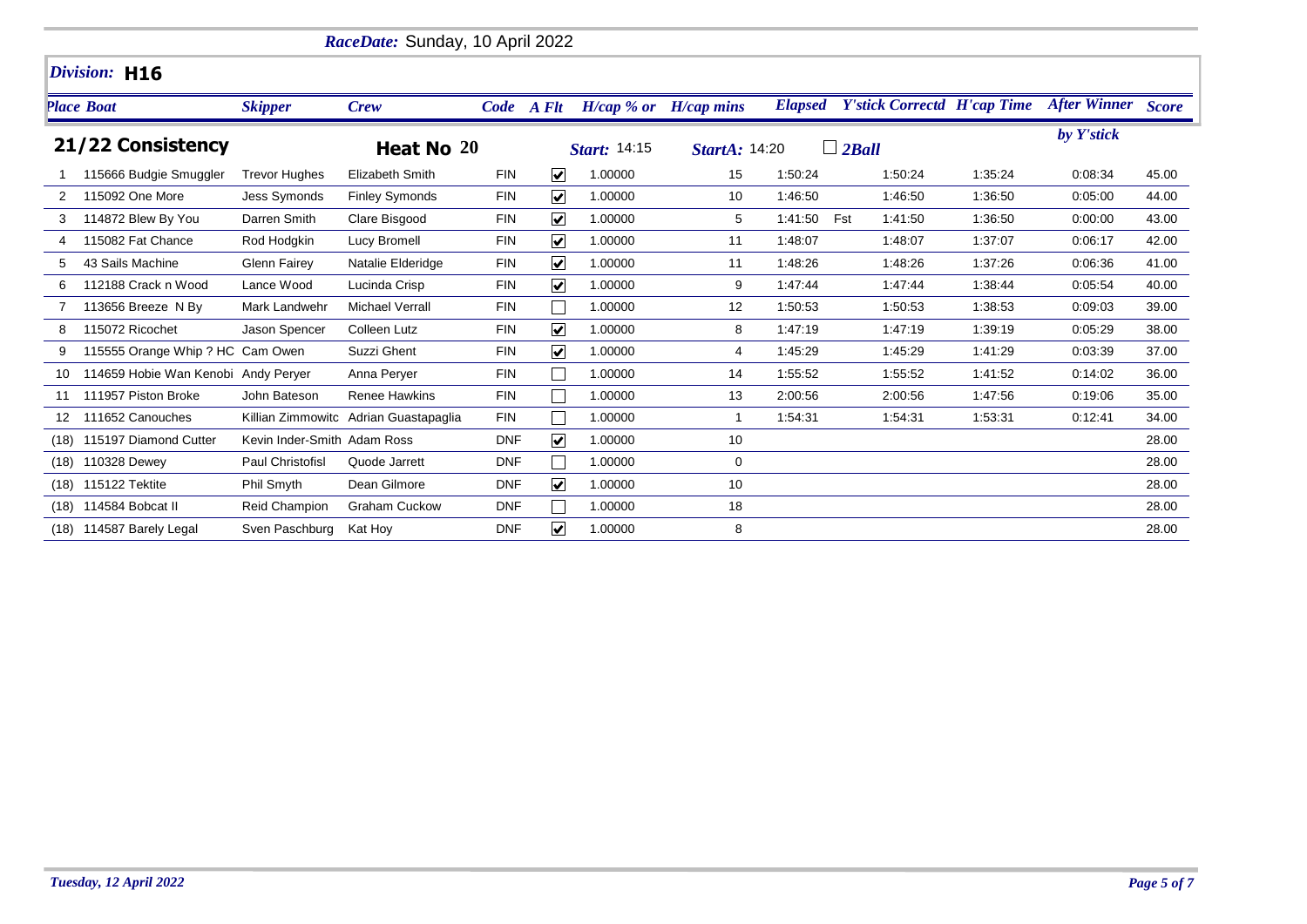|                                 |                | RaceDate: Sunday, 10 April 2022 |                     |  |                              |                |         |     |            |                                            |                     |              |
|---------------------------------|----------------|---------------------------------|---------------------|--|------------------------------|----------------|---------|-----|------------|--------------------------------------------|---------------------|--------------|
| <i><b>Division: Juniors</b></i> |                |                                 |                     |  |                              |                |         |     |            |                                            |                     |              |
| <b>Place Boat</b>               | <b>Skipper</b> | Crew                            | Code A Flt          |  | $H/cap \, %$ or $H/cap$ mins |                |         |     |            | <b>Elapsed</b> Y'stick Correctd H'cap Time | <b>After Winner</b> | <b>Score</b> |
| 21/22 Consistency               | Heat No 20     |                                 | <i>Start:</i> 14:25 |  | StartA:                      | $\perp$ 2 Ball |         |     | by Y'stick |                                            |                     |              |
| 1155                            |                | Hayden Padayach Dylan Goh       | <b>FIN</b>          |  | 1.00000                      | 0              | 1:10:02 | Fst | 1:10:02    | 1:10:02                                    | 0:00:00             | 12.00        |